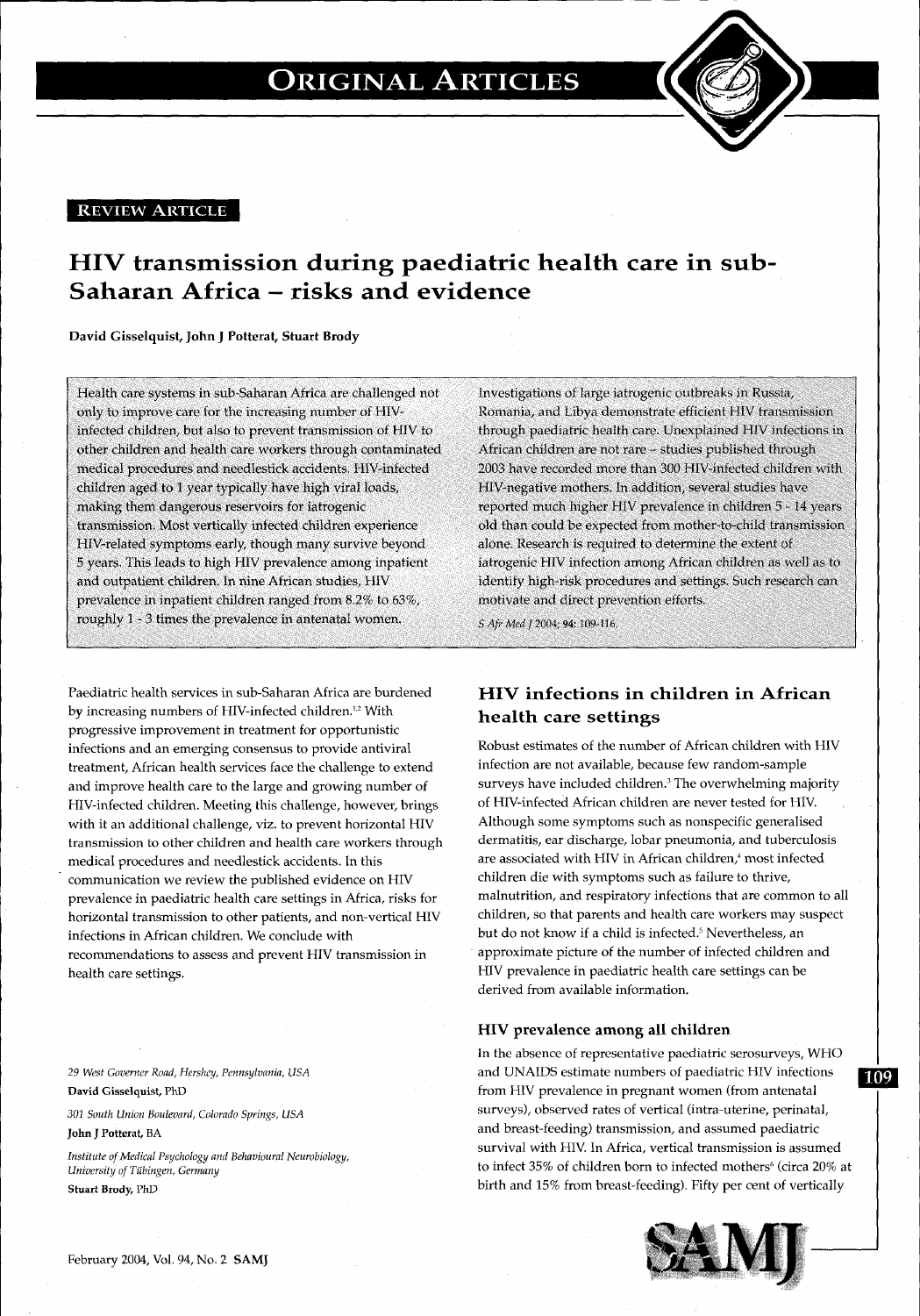

infected children in Africa are assumed to survive to 2 years old and 40% to 5 years old, with subsequent low mortality for an undetermined period.<sup>7</sup>

Given the above parameters and assumptions, HIV prevalence in children at birth would be roughly one-fifth of the HIV prevalence in mothers. In children aged 2 years old with additional infections through breast-feeding offset by higher mortality among infected children -- HIV prevalence would be roughly one-sixth of the HIV prevalence in antenatal women 2 years previously (i.e. in the children's birth year). This ratio falls as children age, so that the ratio of prevalence in children 0- 14 years old to prevalence in mothers at birth would be much lower. Also, if we compare HIV prevalence in children with current HIV prevalence in antenatal women rather than with antenatal women in the children's birth years, the ratio would be lower in a growing epidemic (reflecting higher HIV prevalence in current antenatal women than when children were born).

According to recent WHO estimates, 900 000 children worldwide contracted HIV from vertical transmission in 2001,<sup>8</sup> and 3.2 million children 0 - 14 years old were living with HIV infections in 2002.<sup>9</sup> If we accept these estimates, and assume that 80% of incident and prevalent paediatric HIV infections worldwide are found in Africa (compared with 70% of total infections), $840$  and assume as well that numbers of HIV infections in children parallel HIV infections in adults, then approximately 9% of total prevalent infections in Africa have been in children, and the number of new vertical infections each year has been roughly 2.7% of total adult and child prevalence (Table I). From these estimates, more than 5 million children in Africa have been infected via vertical transmission during the past decade.

#### **HIV prevalence among outpatient and inpatient children**

Like other children, HIV-infected children visit clinics and other health care settings for vaccinations and treatment of common childhood diseases such as diarrhoea and malaria. In addition, most HIV-infected children, including many who survive for years, experience HIV-related health problems from their first year, continuing intermittently. In an early study of vertically infected children in Europe (i.e. before multidrug antiviral treatment), more than 60% experienced an HIV-related sign or symptom by 9 months of age and about 75% by 16 months.14 In several studies of children followed to ages 10 - 15 months in the Democratic Republic of Congo (DRC), vertically infected children were more likely than uninfected children to have episodes of acute diarrhoea (170 versus 100 episodes per 100 child-years) and were more likely to suffer persistent diarrhoea, fever, and dehydration. 15' 16 In a study that followed Malawian children of HIV-positive mothers, only 1% of HIVinfected children did not experience HIV symptoms during the first 3 years of life.<sup>17</sup>

Hence, virtually all HIV-infected children interact with formal and informal health care systems for routine paediatric care and/or HIV-related symptoms. However, there are no comprehensive data on number of outpatient visits and inpatient days. The best information to describe the intensity of their interaction with health care providers comes from studies of HIV prevalence among inpatient and to a lesser extent outpatient children.

In 9 studies, the proportion of paediatric patients with HIV infections ranged from one to three times the proportion of HIV-infected women in antenatal settings within the same communities (Table II). This is considerably higher than HIV prevalence among children from vertical transmission, which is estimated above to be less than one-sixth the HIV prevalence in antenatal women. In the DRC, for example, 11% of a sample of paediatric inpatients aged 2- 14 years were HIV-positive during 1984/85 compared with 5.9% of antenatal women (Table II). Similarly, in a hospital in Durban in 1998, 62.5% of paediatric inpatients were HIV-infected compared with 19.2% of urban antenatal Women nationally. The proportion of inpatient children infected is generally higher for infants than for older children, but the difference is often not very great. For example, in Tanzania, 17- 25% of inpatient children aged 0- 12 months were HIV-infected compared with 19% of children aged 4 - 7 years; In three studies in South Africa, the mean duration of hospital stay for HIV-infected children was similar or greater than for other children: 8.9 days for both in Durban,"

|                                                                                                                                                                                                                              | <b>Winner</b>        |                 |                             |                 |
|------------------------------------------------------------------------------------------------------------------------------------------------------------------------------------------------------------------------------|----------------------|-----------------|-----------------------------|-----------------|
| Canopary of previount or incident infections.                                                                                                                                                                                | 29899                | 1994            | (9888)                      | 2002            |
| Tetal psychool interbook in adults and children!"<br>Plerendoren under Rome im childrem"<br>Bactificent undertheme in childrent'                                                                                             | 2.5<br>0.23<br>(MBT) | 129<br>u<br>0.3 | 28<br>$2.9^{\circ}$<br>(ba) | 29<br>2.6<br>山南 |
| MPL Tundam and the result of the first set of the factor of the contact of historic pro-<br>Cetimousl in Whist president unterlane in while and diddent-<br>balanated as 17% of provident bills have it with he and didning. |                      |                 |                             |                 |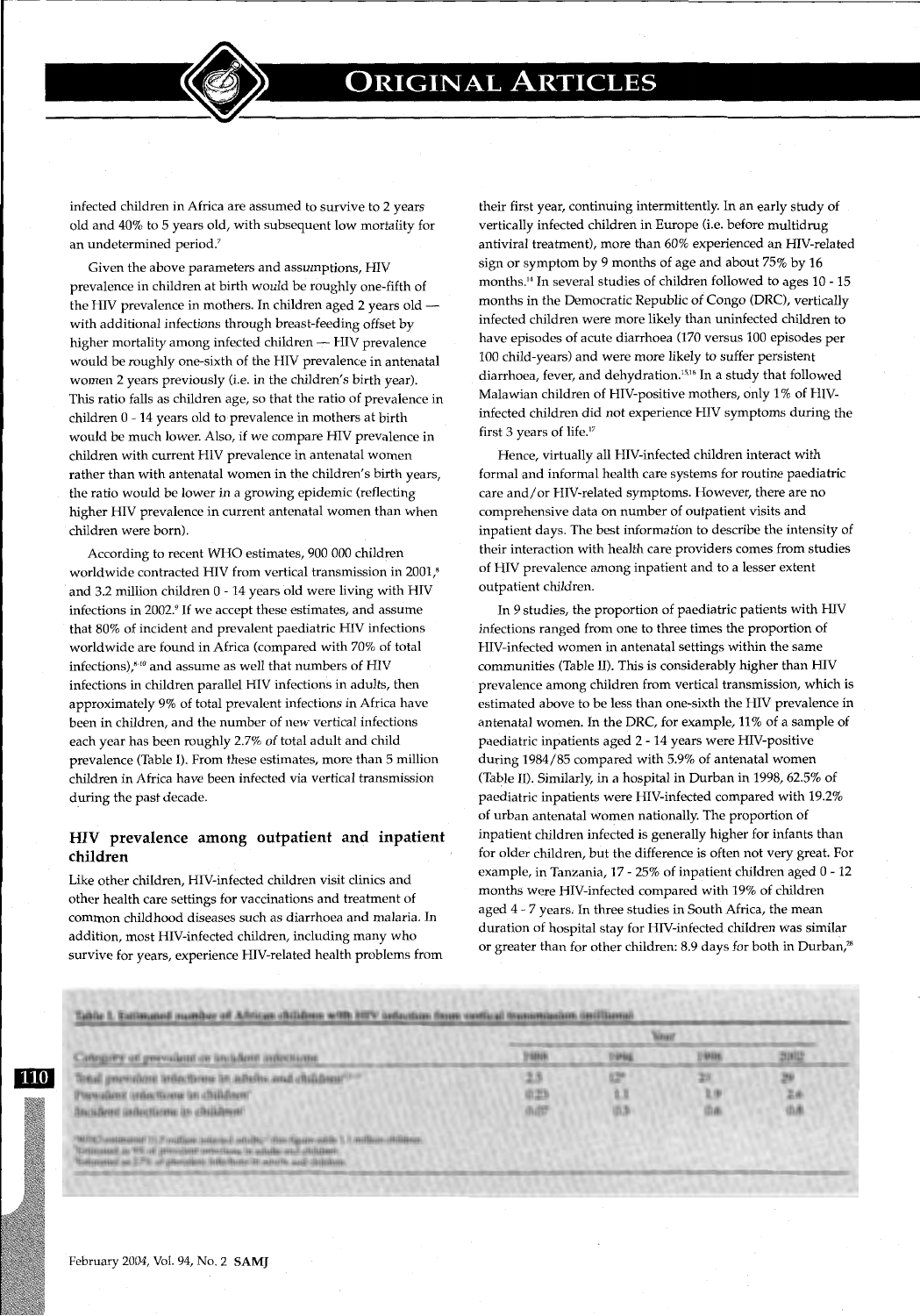

| Country, ony.                                                                                       |                                                                 |                                         | HITV prevailence (%)*                                                                                                                           |                                                                       | Common diagnoses and categories                                                                               |
|-----------------------------------------------------------------------------------------------------|-----------------------------------------------------------------|-----------------------------------------|-------------------------------------------------------------------------------------------------------------------------------------------------|-----------------------------------------------------------------------|---------------------------------------------------------------------------------------------------------------|
| hooptial.                                                                                           |                                                                 | Алтинина<br><b>Brewttered childrens</b> |                                                                                                                                                 | об из тербовна (в). НЕV-раватие                                       |                                                                                                               |
| automatica.                                                                                         | <b>Yasar</b>                                                    | WEIGHTACES?                             | <b>Age</b>                                                                                                                                      | <b><i><u>Рисчийствие</u></i></b>                                      | childown (%)                                                                                                  |
| Cone d'Ivouse.<br>Absiliars, three<br>unnoversity<br>hopitals <sup>wa</sup>                         | 21092./922                                                      | 臸                                       | or 19 learn.<br>15 - 25 mm.<br>$2 - 4$ yr<br>2.5 <sub>W</sub><br>Total                                                                          | 东炉<br>13.29<br>33.31<br>長田<br>8.21                                    | ให้เม็กเหมย์เล็นเติ 26<br>Асыве венрованну анастить 26-                                                       |
| DRIC, Kinshma,<br>Marra Yamu<br><b>Hospital<sup>94</sup></b>                                        | <b>VANAL/KS</b>                                                 | 5.9/                                    | $2 - 8$ 9H<br>$5 - 749$<br>$8 - 20$ ye<br>$22 - 34$ ye<br><b>Tonal</b>                                                                          | m<br>陸<br>bo<br>m                                                     | Malmonnism<br>Procurromin<br>Annonia                                                                          |
| <b>DWC, Клиение,</b><br>Manua Yama<br>Hougittal?                                                    | <b>DIMITS</b>                                                   | 5.9                                     | < 9 mm<br>$9 - 24$ mus.                                                                                                                         | 12<br>15                                                              | Cautostonestinal: 50<br>Майнавейков: 38<br>Алинени. 34                                                        |
| ОВС, Кандина.<br>Marrie Tarmo<br><b>Mangenattion</b>                                                | 1986a.                                                          | 范南                                      | $1$ mm $-12$ yr                                                                                                                                 | 13                                                                    | Weight hour/allow growth: 45<br>Fever > 1 mm; 98<br>Наридаянадабу: 39<br>Романия ознар/уничен-рибу: 53        |
| South Africa.<br>Байналимийнинд.<br>Chela Hani<br><b>Пантицумскеты</b> @h<br>Hospital <sup>na</sup> | <b>DIRECT</b><br><b>DIMES</b><br><b>DIREK</b><br>2995.<br>299as | 1.75<br>东街<br>13.45                     | <b><i><u>Равлияни</u></i></b><br><b>Tandisenic</b><br><b>Finediators:</b><br>Pandiannic<br>Pandiateur                                           | 7.1/3.2 <sup>m</sup><br><b>SE/RAM</b><br>29/7.5%<br>21/10m<br>42/1994 | Пылинонак Л5<br>Castistenskriftje 12<br>Septimental 9.2<br>Менандий: 3.4                                      |
| South Antice.<br><b>Highina</b><br>Plicepills (Print)                                               | THAN / NT                                                       | 16.3                                    | Pardiamic                                                                                                                                       | 267                                                                   | Diamhoea: 51<br>Mailmateilian 18<br>Action responsively infection( 13                                         |
| Sexeth Adrica.<br>Tainautan, lawitiary<br>cane houpital?                                            | <b>USHAN</b>                                                    | 豆豆原                                     | $0 - 5 - 90$                                                                                                                                    | 295                                                                   | Радинения ВТ<br>ให้เล่นเนยนิเกินนั้ กิด<br>Санимаемиетазы 32                                                  |
| South Albias,<br>Ошбил, Капд<br><b>Edward VIII</b><br><b>Bilosopillal<sup>2000</sup></b>            | <b>PRIME</b>                                                    | 99.2                                    | <b><i>Plandianna</i></b>                                                                                                                        | di3*                                                                  | Латыке упченятичные<br>Castounnestinal<br>Nimmingkod                                                          |
| Tanznania, Dar<br>en Salassen.<br>Multimbilli<br><b>Mediani</b><br>Center <sup>201</sup>            | 1/943/5./5as.                                                   | 12.2                                    | $I = 3$ ann.<br>$4 - 8$ mm.<br>$7 - 9$ mm<br>$50 - 12$ mas.<br>13 - 18 may<br>19 - 24 min.<br>$25 - 56$ mm<br>37 - 48 mil.<br>448 - 1648 vesser | 27<br>239<br><b>VP</b><br>w<br>$20^{\circ}$<br>21<br>56<br>14<br>1949 | Acute mapissivey intentions: 39<br>MalmateRtien: 36<br>Пайконскальная 29.<br>Malama: 58<br><b>Обатбини</b> 12 |

79

Total

Throatiens discrement by authority too every for realised attitutes, when PCE or other tods or president were used to discrepan hBC adultion in young delates with panel<br>authorities from their personnels in interest from th

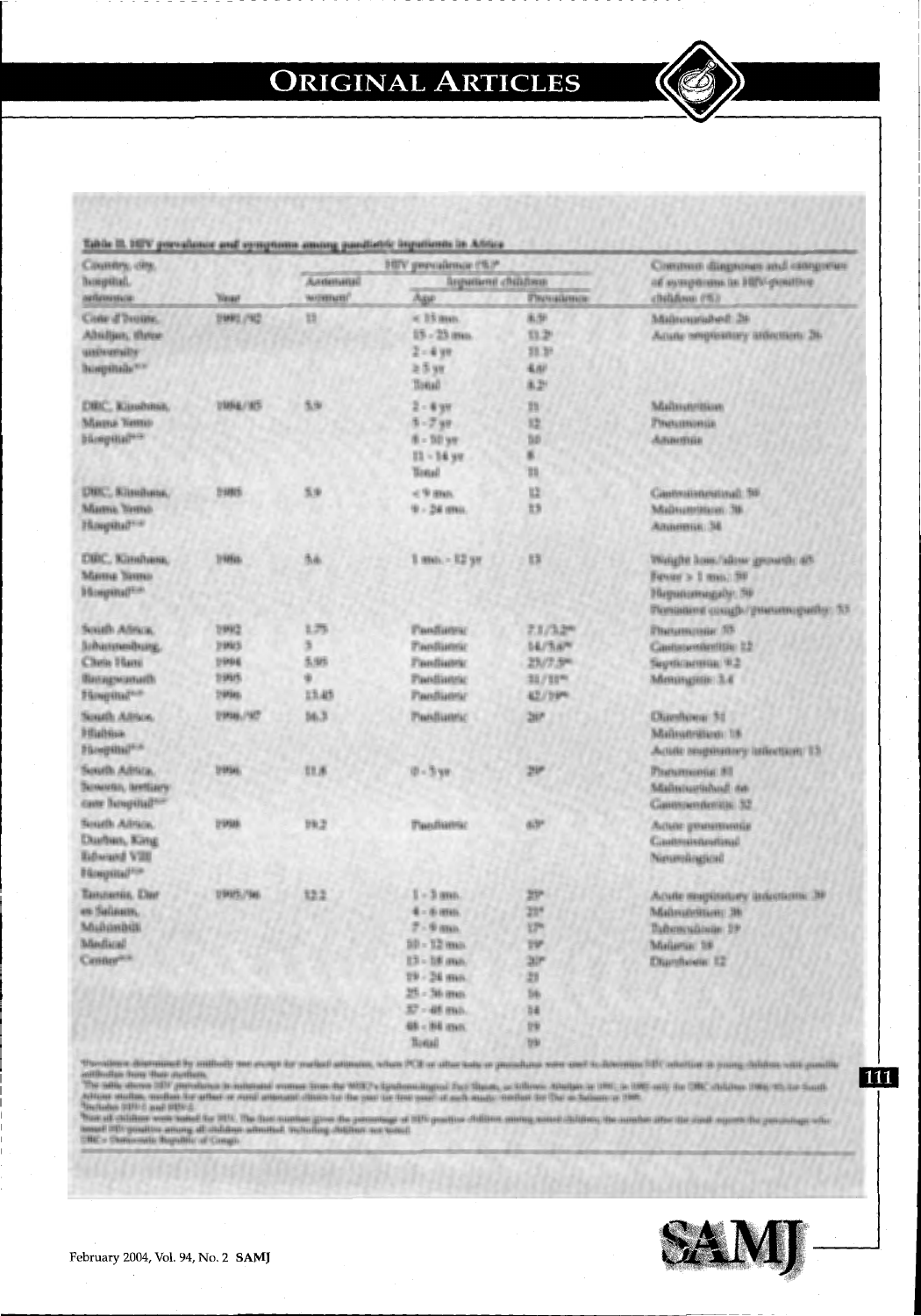8 versus 6 days in Soweto, $v$  and 18.5 versus 11.9 days in the Western Cape in 1996.<sup>1</sup>

In outpatient settings, routine medical care - such as vaccinations - draws children equally, whether infected or not. Hence, HIV prevalence in outpatient children should be intermediate between prevalence in inpatient children and in all children. In Kinshasa in 1986, 12 outpatient children (3%) aged 9 months - 12 years old were HIV-positive,<sup>31</sup> roughly half of 5.6% HIV prevalence in antenatal women.<sup>22</sup> In South Africa in 2002, 29% of outpatient children aged 2 - 59 months seen at a district hospital in KwaZulu-Natal were HIV-infected,<sup>32</sup> which is somewhat more than the 24.8% prevalence reported nationally for women in 2001.33 From this admittedly sparse information, HIV prevalence among paediatric outpatients may be estimated very roughly to range from 0.5 to 1 or more times the HIV prevalence in women seen for antenatal services in the same community.

### **Risks of HIV transmission to other children and to health care workers**

The risk of HIV transmission from infected children to others exposed to the health care system depends on the viral load, the specific procedures involved, and the care taken to implement infection control and universal precautions.

#### **Viral load in children**

Infected infants characteristically have HIV viral loads 10- 100 times higher than those found in adults. High viral loads are associated with efficient HIV transmission. In a study of HIVinfected children in the USA with little or no experience with antiretroviral therapy, the mean reported viral load for 164 children aged from 3 to less than 12 months was  $6.0 \text{ log}_{10}$  RNA copies/ml in plasma, falling to 5.2 log10 copies/ml for children aged 12 to under 30 months.<sup>34</sup> In a similar study of HIVinfected children in the USA and Puerto Rico, the geometric mean RNA virus load in serum for children aged less than a year was  $5.6 \log_{10}$  copies/ml; this mean did not fall below  $5.0$ log<sub>10</sub> copies/ml until 3 years of age.<sup>35</sup> A study of African children reported geometric mean RNA titres of  $5.3$  -  $5.5 \text{ log}_{10}$ copies/ml (from dried blood spots) in the first year for those infected *in utero*, at birth, or from early breast-feeding.<sup>36</sup> These rates can be compared with viral loads in HIV-infected adults of 6 - 7 log<sub>10</sub> copies/ml during primary infection (the most infectious period), after which the load drops to a plateau with characteristically slow growth.<sup>35,37</sup> In Uganda, the mean serum viral load among 415 rural HIV-infected adults was 4.02 logw RNAcopies/ml.38

#### **Health care prodedures to treat HIV-infected children**

The most common symptoms and diagnoses for HIV-infected

children in Africa include failure to thrive, malnutrition, gastrointestinal disorders, and acute and chronic respiratory symptoms. Injections of antibiotics to treat respiratory illness and childhood fevers are common in Africa, as is administration of intravenous saline for rehydration of patients with diarrhoea. In addition, many febrile children are treated for suspected malaria with drugs delivered through intravenous catheters.

For all children in Africa, home, traditional, or outpatient care are more common for rural and poorer children<sup>39</sup> and in countries with less developed public health systems. HIVinfected children from wealthier families and in urban communities and countries with more developed public health systems are more likely to be treated as inpatients. Hence, risk for horizontal transmission in health care settings may well vary directly according to wealth and development of the community and country unless adequate care is taken to implement universal precautions.

#### **Frequency of unsterile procedures**

From observation of injections in formal and public health settings several recent WHO studies have estimated that 50%<sup>®</sup> and 17 - 19%<sup>41</sup> of medical injections in Africa are administered with equipment re-used without sterilisation. Adherence to universal precautions in private and informal settings and for other procedures - such as minor surgery and dental care may be more or less common, Many clinics and hospitals in Africa lack working sterilisers, fuel or electricity, disinfectants, and other supplies to facilitate sterile procedures.<sup>42,43</sup> Transfusion of untested blood poses an additional risk for African children, although in this instance HIV transmission would be from adult donors rather than from other children. The WHO's Regional Office for Africa estimates that 25% of blood transfused regionally during 2001 was not screened for HIV.<sup>44</sup>

#### **Transmission efficiency through unsterile procedures in paediatric health care**

Documented outbreaks of iatrogenic HIV infection among children in three countries provide some sense of HIV transmission efficiency in paediatric settings. Medical procedures at two hospitals in Elista, Russia, were implicated in the propagation of HIV from the index child to 90 other children during an 11-month period in 1988, during which time the number of infections doubled, on average, in less than 2 months. Because, presumably, many HIV-infected children returned home, the true average time for an infected, hospitalised child to transmit to another may have been closer to weeks than months. Overall, an investigation of the outbreak in 1988/89 found 250 children in Elista and elsewhere in the region with linked nosocomial infections.<sup>45,46</sup> In Romania during 1989/91, physicians identified more than 1 000 iatrogenic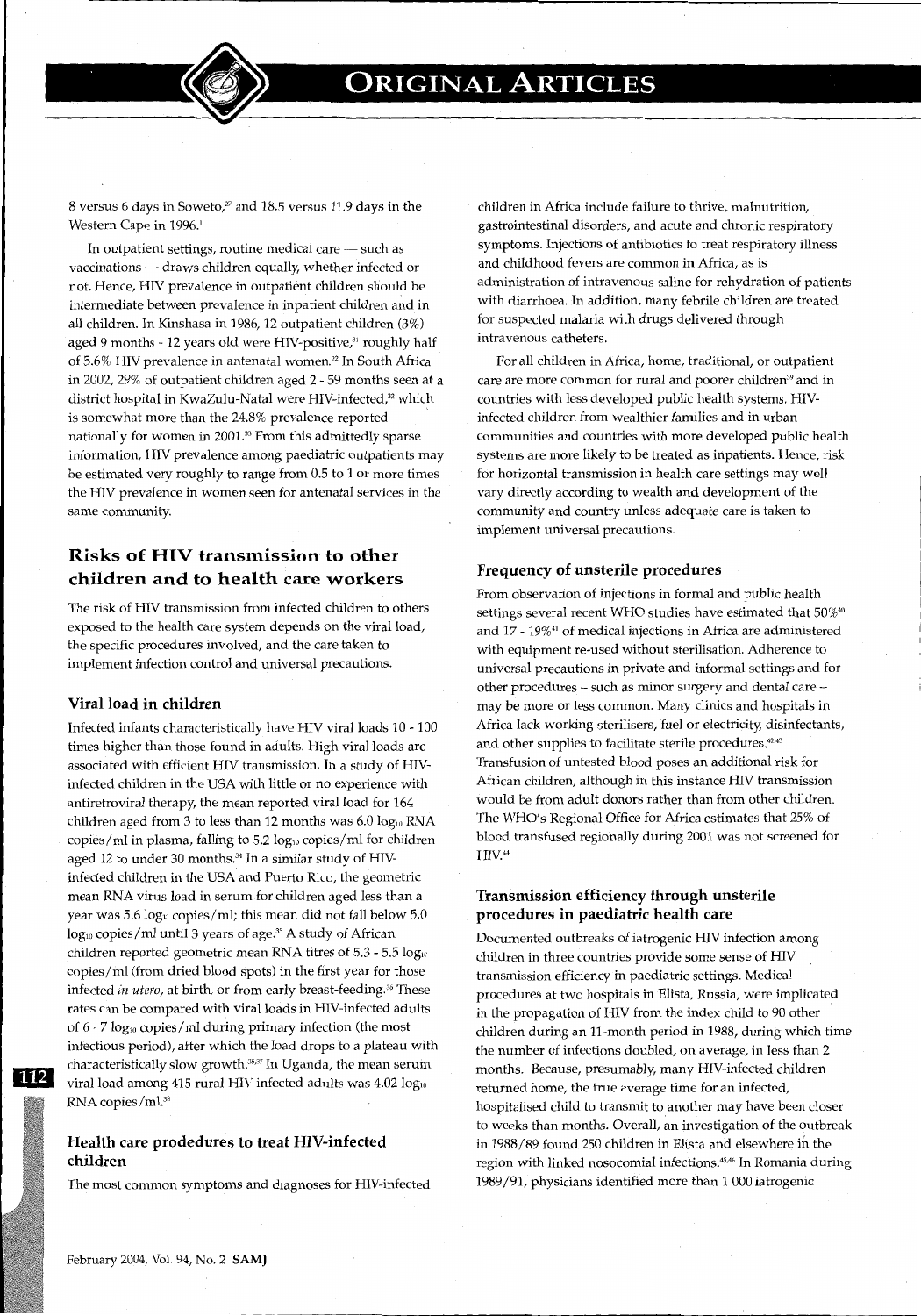infections in children; considering that only 0.006% of blood collected for transfusion in 1990 (after the discovery of the iatrogenic outbreak) was HIV-infected, transfusion does not explain more than a handful of these cases." In Libya during 1998, procedures at a Benghazi hospital propagated HIV from the index case to more than 390 children; all infected children had 1 - 6 inpatient or outpatient visits to the hospital, and most had a venous line.<sup>48</sup>

Although the risk for HIV seroconversion in health care workers after a single contaminated needlestick injury has been estimated at  $0.3\%$ ,<sup>49</sup> a case control study<sup>50</sup> in the USA and Europe reported an adjusted odds ratio (OR) of 15 for deep needlesticks (with the berm of the needle penetrating the skin, so that the lumen is buried). Based on this finding, the risk for seroconversion after an average deep needlestick is estimated to be 2.3%.<sup>46</sup> Because unsafe injections are comparable to deep needlesticks - followed by washing the inside of the syringe and needle into the wound  $-$  this is a better but still uncertain estimate of the risk from unsafe medical injections. The same case control study reported adjusted ORs of 5.6 for terminal illness in source patient (read: high viral load), and 0.19 for post-exposure prophylaxis. High viral load in the source patient and absence of post-exposure prophylaxis for children unknowingly exposed to contaminated procedures are likely conditions for amplified HIV transmission risk during paediatric health care in Africa. Moreover, HIV can survive drying at room temperature for days, and for weeks in wet conditions, allowing delayed transmission through unboiled and unwashed syringes, multidose vials, or rinsing pans.<sup>51.54</sup>

### **Evidence for iatrogenic HIV infection in African children**

From 1984 through early 2003, at least 312 African children with non-vertically transmitted HIV infection have been reported in medical articles, conference abstracts, and other publications (Table Ill). Several of these publications reported results from case control studies showing that HIV-positive children with HIV-negative mothers had more and/or more frequent medical injections than HIV-negative children with HIV-negative mothers.<sup>21,67,68</sup> In a study in South Africa,<sup>71</sup> most infected children with HIV-negative mothers had been hospitalised and had had an intravenous line. Although 124 (40%) of 312 children with anomalous HIV infections were reported to have received blood or blood products, few studies traced donors to confirm epidemiological linkage.

In addition to iatrogenic exposures, several other explanations have been supposed and/ or demonstrated to account for non-vertical paediatric infections including transmission by an HIV-infected wet nurse, accidental switching of babies at birth, sexual abuse,<sup>71,75</sup> and precocious sexual activity. Considering the low efficiency of HIV

 $transmission through sexual exposure \text{---} even for child$ rape<sup>3,78,79</sup> — sexual abuse and premature sexual activity cannot explain more than exceptional cases; similarly, infected wet nurses and the switching of babies are unlikely to account for more than rare cases. In many studies (Table Ill), more than 10% of HIV-infected children had HIV-negative mothers, suggesting that non-vertical infections are common in many communities; hence, iatrogenic transmission would seem to be the best explanation for most cases.

Other evidence suggestive of iatrogenic HIV transmission to African children comes from the limited number of random sample surveys that have sought HIV markers in African children aged 5- 14 years (Table IV). HIV prevalence contributed by vertical transmission in that age interval is not likely to be common. For example, in South Africa during 2002 the 5.6% HIV prevalence reported in children aged 2- 14 years in a national household survey is several times greater than expected from vertical transmission.<sup>3</sup> Similarly, 4.2% HIV prevalence in urban Rwandan children 6 - 15 years old in 1986 is much greater than could be expected from vertical transmission. On the other hand, some African studies have reported low HIV prevalence in children- for example, 0.4% of children aged 5- 12 years in a rural community in Uganda," suggesting that, at least in those communities, non-vertical HIV transmission to children has been uncommon.

In 1992, Ouinn and colleagues<sup>10</sup> estimated that '15% [of HIVinfected children worldwide, of which 80% are in Africa] acquired infection parenterally from unscreened blood transfusions or through exposure to blood-contaminated needles and syringes'. The evidence supporting this estimate is not clear. The true figure could be higher or lower, and presumably varies across countries and communities.

### **Discussion**

Our review of the published evidence for the presence and provenance of paediatric HIV infection in Africa is limited by the inadequate attention paid to the phenomenon by physicians and researchers in the region. Yet sufficient data exist to suggest that non-vertical and non-sexual transmission to children may be a common event. This review focuses on HIV infection only, and so underestimates the iatrogenic burden, which includes illness from hepatitis B and C viruses and other pathogens transmissible through health care procedures.

Importantly, the large number of recorded HIV-infected children in Africa whose mothers test negative for HIV suggests that a much larger number of untested African children may have been infected through health care procedures than previously realised. In Russia in 1988/89, the investigations that found 250 iatrogenic HIV infections in children were triggered by an unexplained infection in a single



113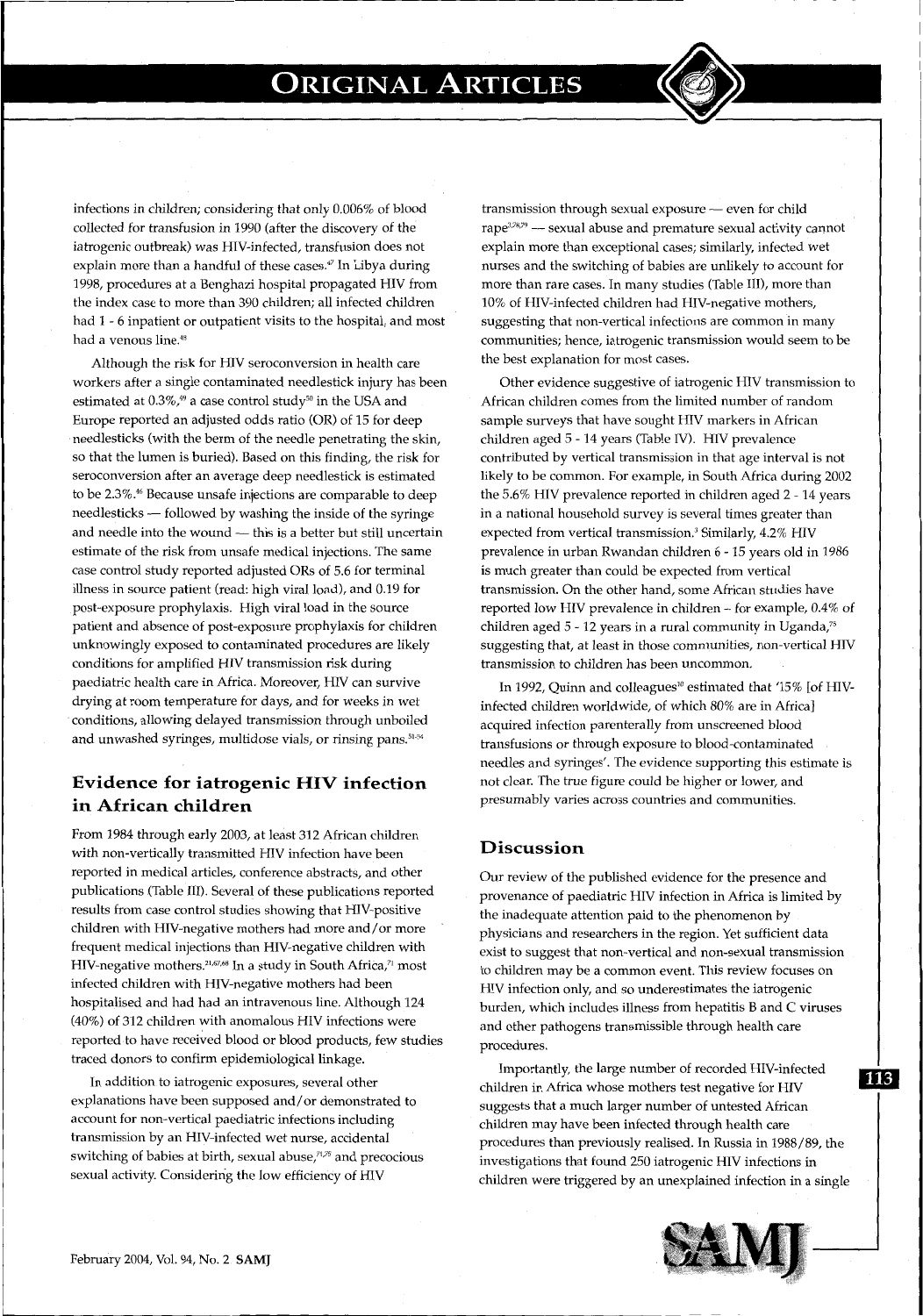|                            |                                             |                                                         |                     | HIV» children with HIV-mothers                     |                                                            |
|----------------------------|---------------------------------------------|---------------------------------------------------------|---------------------|----------------------------------------------------|------------------------------------------------------------|
| Country                    | <b>Near of</b><br><b>Bürgell</b><br>samples | Population studied                                      | <b>Number</b>       | As % of all<br><b>BITWA</b><br>«Billiflours<br>(%) | Namber who<br>had receitued<br>bland or bland<br>genulizm? |
| Russels, Tanzasia.         | 199901/907                                  | Separticula 6 - 50 m.                                   | 637                 | NA                                                 |                                                            |
| Belgium*                   | NA                                          | Children in families<br>Governigmetting ferron Affrica- | 7                   | 5.9                                                | y                                                          |
| Angele <sup>r</sup>        | 29888,/973                                  | Children in Cabinda                                     | 26                  | NA                                                 | 24                                                         |
| Burkina Fine?              | (987), 499941                               | Drepartiumits > 1 yr with.<br>ныйнимин.                 | 踩                   | 25                                                 | ۰                                                          |
| Conr d'Inoine"             | 19807/188                                   | Pandiatric patterns                                     | 26                  | 34                                                 | <b>INGA</b>                                                |
| Cate d'Isuire*             | 09869                                       | legationi and bookby<br>children 15 - 60 m              | 5                   | 25                                                 | 5                                                          |
| Cane d'Issano <sup>n</sup> | Nio diete                                   | Children of selected<br><b>MAGNETIC</b>                 | ×                   | 26                                                 | <b>BEA</b>                                                 |
| <b>DRC®</b>                | DWG.                                        | Imputients and outputients<br>$T = 24$ man.             | ザ                   | 36                                                 | s.                                                         |
| DRC <sup>or</sup>          | Distan.                                     | Brigailliants 1 ns - 12 yr<br>an a malaria smally       | ÷                   | NA                                                 | p.                                                         |
| Kilbüzgür"                 | 2/8NH2                                      | Children ≤ 5 yr in<br>community-based survey            | r                   | ≥动                                                 | NA.                                                        |
| Cannee Bissau"             | D9867/1899                                  | Children in a community-<br>hasad survey                | r                   | 上国                                                 | NA                                                         |
| Nigerie"                   | 21009/165                                   | Children 0 - 16 yr seen at<br>а Ванризей                | 50                  | 79                                                 | 30                                                         |
| <b>Rausslette</b>          | T1856/361                                   | Children 6 - 48 mm. with<br>AIDS worn at honpital       | 15                  | 30                                                 | ۰                                                          |
| Ramada"                    | 3186E/583                                   | Children with AIDS seen<br>an hompitteli                | 3HP                 | 52                                                 | THAT                                                       |
| South Africa"              | 28002                                       | Case repented in a<br>активерация                       | ã                   | NA                                                 | Ø.                                                         |
| South Abics <sup>129</sup> | 2998 =<br><b>BINIS</b>                      | Children < 15 yr superiod<br>fer a registry             | 詩                   | NA                                                 | P.                                                         |
| Tannannie?                 | 7988                                        | Mislmourished children.<br>3 - 88 пол.                  | ÷                   | <b>us</b>                                          | y                                                          |
| Ugande"                    | USNEL/SRD.                                  | Children som at hospital                                |                     | z                                                  | NA                                                         |
| Ugmte <sup>-</sup>         | 198991/983                                  | Children 0 - 14 yr seem in<br>community study           | в                   | 38                                                 |                                                            |
| Ugande"                    | D18641,/15KD                                | Children < 56 yr with<br>Клучні'ь мисшим                | ٠                   | 24                                                 |                                                            |
| Uganda"                    | 2480/546                                    | Children < 15 yr with<br>Карові'я явлення               | s<br><b>STARTED</b> | 19 <sub>1</sub>                                    | <b>NA</b>                                                  |
| W.                         |                                             |                                                         | 84%                 |                                                    | $\frac{1}{124}$                                            |

114

The studies was<br>of final dense were equivalent in the film assumes in form before it after the<br>of tunching to help and it is a set of the set of the set of the set of<br>the suit of this set of the set of the set of the set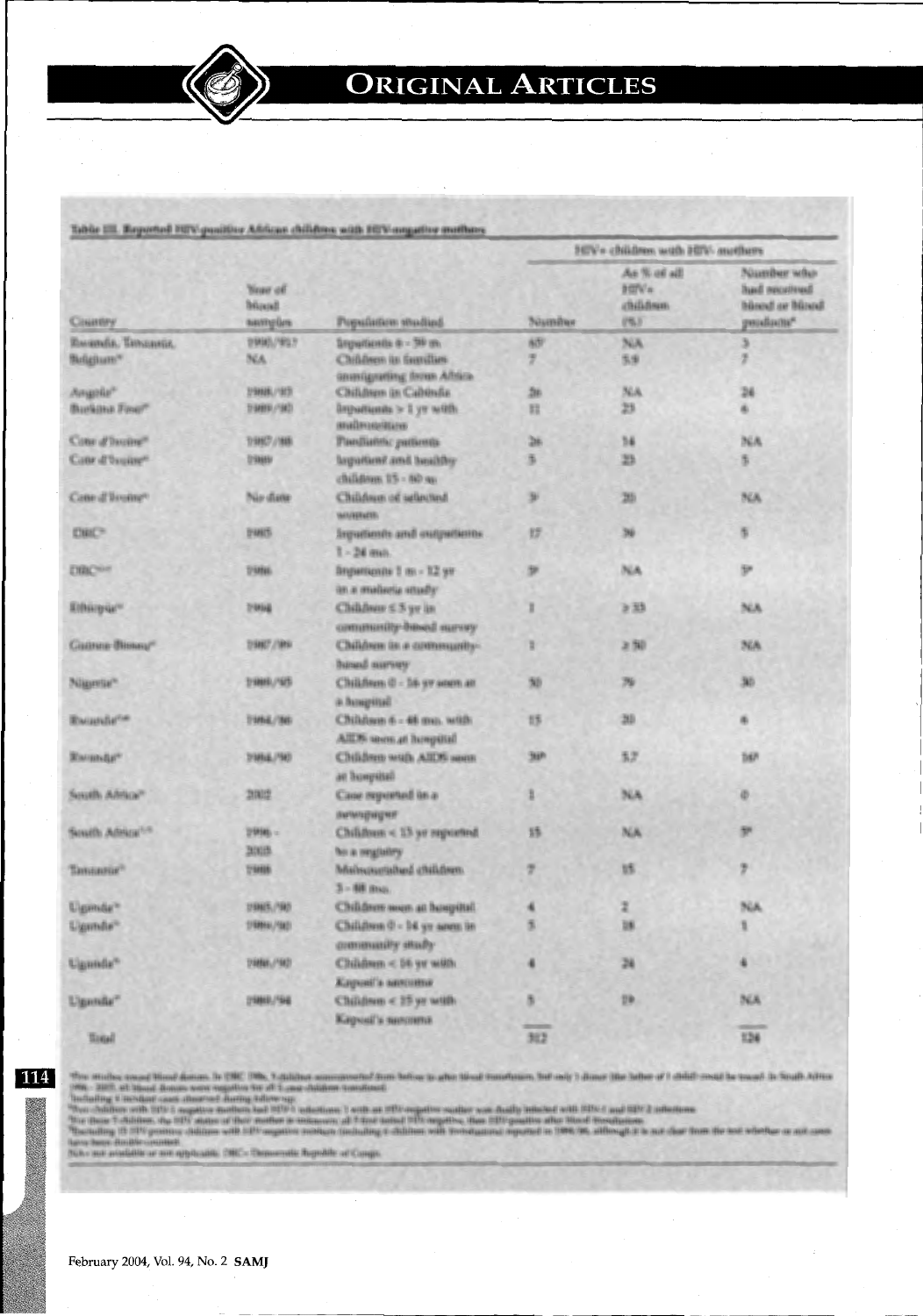| Country                    | Year | Population                             | <b>HIV</b><br>prevalence<br>$(\%)$ |  |
|----------------------------|------|----------------------------------------|------------------------------------|--|
| Rwanda <sup>so</sup>       |      | 1986 Urban, 5 - 16 years old           | 4.2                                |  |
|                            |      | Rural, 5 - 16 years old                | 1.7                                |  |
| Rwanda <sup>81</sup>       | 1997 | National survey, 2 - 14 years old      | 4.2                                |  |
| South Africa <sup>33</sup> |      | 2002 National survey, 2 - 14 years old | 5.6                                |  |
| Tanzania <sup>82</sup>     | 1989 | Rural boys, 10 - 15 years old          | 3.3                                |  |
|                            |      | Rural girls, 10 - 15 years old         | 3.7                                |  |

child.83 Similarly, the investigations that uncovered over 1 000 iatrogenic infections in Romanian children in 1989/91 were set in motion by 1 unexplained infection." In documented iatrogenic HIV outbreaks in Russia, Romania, and Libya, paediatric HIV infections multiplied rapidly from a limited number of index cases. In Africa, most of the more than 5 million children vertically infected over the past decade have been treated as outpatients and/ or inpatients for HIV-related symptoms. The extent to which these millions of vertically infected children transmitted HIV to others is unknown.

The evidence for widespread unsterile procedures in African medical settings and non-vertical infections in African children calls for new initiatives to strengthen infection control in formal and informal health care settings and to test transfused blood. Additionally, because health care workers in paediatric wards are at risk from needlestick accidents in settings with high HIV prevalence and high viral load among patients,<sup>84</sup> steps to protect health care workers - training and providing equipment for consistent implementation of universal precautions - are reasonable components of such initiatives.

Yet, more is necessary. Investigations of non-vertical HIV infections in children - tracing and testing other children who shared clinics and medical procedures with the infected child to determine the source of the infection and number of linked iatrogenic infections, if any  $-$  are required to determine the scale of the problem and to identify high-risk procedures and clinics for preventive interventions. Continuing failure *to*  search for and to investigate anomalous HIV infections in children sends the message, to both patients and health care providers, that iatrogenic HIV transmission is 'acceptable' at some unknown level. Even with ambitious efforts to improve infection control in health care settings, it is unreasonable to ask that patients and parents of paediatric patients trust the safety of health care procedures without thorough investigations and public reports of anomalous HIV infections. Hence, investigations are necessary not only to motivate and guide prevention efforts but also to reassure the public that the medical establishment and civil authorities have a zerotolerance policy for HIV transmission through health care.

#### References

1. Cotton MF, Schaaf HS, Willemsen E, van Veenendal M, van Rensburg AJ, van Rensburg EJ; The burden of mother-to-child transmission of HIV-1 disease in a 'low' prevalence region a five-year study of hospitalised children. *South Africarl journal of Epidemiology and Infection*  1998; 13:46-49,

--------1

- 2. Walraven G, Nicoll A, Njau M, Timaeus I. The impact of HIV-1 infection on child health in sub-Saharan Africa: the burden on the health services. *Trap Med Int Health* 1996; 1: 3-14.
- 3. Brody S, Gissdquist D, *Potterat* JJ, Drucker E. Evidence of iatrogenic HIV transmission in children in South Africa. *British Journal of Obstetrics and Gynaecology* 2003; 110: 450-452.
- 4. Bakakı Y, Kayıta J, Machada JEM, et al. Epidemiological and clinical reatures of FIIV-infected<br>and HIV-uninfected Ugandan children younger than 18 months. J Acquir Immune Defic Syndr<br>Hum Retrovirol 2001; 28: 35-42.
- 5. Marum LH, Tindyebwa D, Gibb D. Care of children with HlV infection and AlDS in Africa. *AIDS* 1997; 11: supp1 B, S125-S134.
- 6. Schwartlander B, Stanecki KA, Brown T, *et al.* Country-specific estimates and models of HIV and AIDS; methods and limitations. *AIDS* 1999; 13: 2445~2458.
- 7. The UNAIDS Reference Group on Estimates, Modelling and Projections. Improved methods and assumptions for estimation of the HIV/AIDS epidemic and its impact: Recommendations of the UN AIDS Reference Group on Estimates, Modelling and Projections. *AIDS* 2002; 16: W1-W14.
- *8. World* Health Organisation. Preventing HIV infection in infants and young children. www.who.int/hiv/topics/mtct/en/ (accessed 18 July 2003).
- 9. World Health Organisation. *AIDS Epidemic Update: December 2002.* Geneva: WHO, 2002. 10. Quinn TC, Ruff A, Halsey N. Pediatric acquired immunodeficiency syndrome: special
- considerations for developing nations. *Pediatr Infect* Dis J 1992; 11:558-568. 11. Chin J, Sato PA, Mann JM. Projections of HIV infections and AIDS cases to the year *2000. Bull World Health Organ* 1990; 68:1-11.
- 12. World Health Organisation. The current global situation of the HIV *I* AIDS pandemic. *Wkly Epidemiol Rec* 1995; *70:7-8.*
- 13. World Health Organisation. *AIDS Epidemic Update- December 1998.* Geneva: WHO, 1998.
- 14. European Collaboration Shtdy. Children born to women with HlV-1 infection: natural history and risk of transmission. *Lancet* 1991; 337: 253-260.
- 15. Pavia AT, Long EG, Ryder RW, *et al.* Diarrhea among African children born to human immunodeficiency virus 1-infected mothers: clinical, microbiologic and epidemiologic features. *Pediatr Infect Dis* J 1992; 11:996-1003.
- 16. Thea DM, St. Louis ME, Atido U, *et al.* A prospective study of diarrhea and HIV-1 infection among429 Zairian infants. *N EnglJ Med* 1993; *329:* 1696-1702.
- 17. Taha TE, Graham SM, Kumwenda Nl, *et al.* Morbidity among human immunodeficiency virus-1 infected and -uninfected African children. *Pediatrics* 2000; 106 (6): E77.
- 18. Vetter KM, Djomand G, Zadi F, et al. Clinical spectrum of human immunodeficiency virus disease in children in a West African city. *Pediatr Infect* Dis J 1996; 15: 438-442. 19. World Health Organisation. *Cote d'Ivoire: Epidemiological Fact Sheet, 2000 Update.* Geneva:
- WHO, 2000. 20. Mann JM, Francis H, Davachi F, et al. Human immunodeficiency virus seroprevalence in
- pediatric patients 2 to 14 years of age at Mama Yemo Hospital, Kinshasa, Zaire. *Pediatrics* <sub>.</sub><br>1986: 78: 673-677.
- 21. Mann JM, Francis H, Davachi F, *et al.* Risk factors for human immunodeficiency virus seropositivity among children 1-24 months old in Kinshasa, Zaire. *Lancet* 1986; ii: 654-657.
- 22. World Health Organisation. *Democratic Republic of the Congo: Epidemiological Fact Sheet,* 2000 *Update.* Geneva: WHO, 2000.
- 23. Colebunders R, Greenberg AE, Phuc Nguyen~Dinh, *et al.* Evaluation of a clinical case definition of AIDS in African children. AIDS 1987; 1:151-153.
- Zwi K, Pettifor J, Soderlund N, Meyers T. HIV infection and in-hospital mortality at an academic hospital in South Africa. Arch Dis Child 2000; 83: 227-230.
- 25. World Health Organisation. *South Africa: Epidemiological Fact Sheet, 2000 Update.* Geneva: WHO, 2000.
- 26. Yeung S, Wilkinson D, Escott S, Gilks CF. Pediatric HIV infection in a rural South Afric district hospital (abstract). *J Trop Pediatr* 2000; 46: 107-110.
- 27. Meyers TM, Pettifor JM, Gray GE, Crewe~ Brown H, Galpin JS. Pediatric admissions with human immunodeficiency virus infection at a regional hospital in Soweto, South Africa (abstract). J *Trap Pediatr* 2000; 46: 224-230.
- 28. Pillay K, Colvin M, Williams R, Coovadia HM. Impact of HIV-1 infection in South Africa. *Arch Dis Child* 2001; 85: 50-51.
- 29. Kawo G, Karlsson K, Lyamuya E, *et al.* Prevalence of HIV type 1 infection, associated clinical features, and mortality among hospitalized children in Dares Salaam, Tanzania. *Scand* J *Infect Dis* 2000; 32: 357-363.
- 30. World Health Organisation. *United Republic of Tanzania: Epidemiological Fact Sheet,* 2000 *Update.*  Geneva: WHO, 2000.
- 31. Nguyen-Dinh P, Greenberg AE, Mann JM, *et al.* Absence of association between *Plasmodium falciparum* malaria and human immunodeficiency virus infection in children in Kinshasa, *Zaire. World Health Organ Bull1987; 65:607-613.*
- 32. Horwood C, Liebenscheutz S, Blaauw D, Callos S, Qazi S. Paediatric HIV infection among outpatients attending a district hospital in Kwa-Zulu Natal, South Africa. Proceedings of the .n=l South African AIDS Conference, Durban, 3- <sup>6</sup>August 2003, Abstract T3-S2-A8. *.....:.*
- 33. Shisana 0, Simbayi L, Bezuidenhout F, *et al. Nelson Mandela/HSRC Study of HIV/AIDS: South African National HIV Prevalence, Behavioural Risks and Mass Media Household Survey 2002.* Cape Town: Human Sciences Research Council, 2002.
- 34. Palumbo PE, Raskino C, Fiscus S. Predictive value of quantitative plasma RNA and CD4+ lymphocyte count in HIV-infected infants and children. *JAMA* 1998; 279: 756-760.
- 35. Mofenscn LM, Korelitz J, Meyer WA, III, *et al.* The relationship between serum human immunodeficiency virus type 1 (HIV-1) RNA level, CD41ymphocyte perc-ent, and long-term mortality risk in HIV-1 infected children. f *Infect Dis* 1997; 175: 1029~1038.